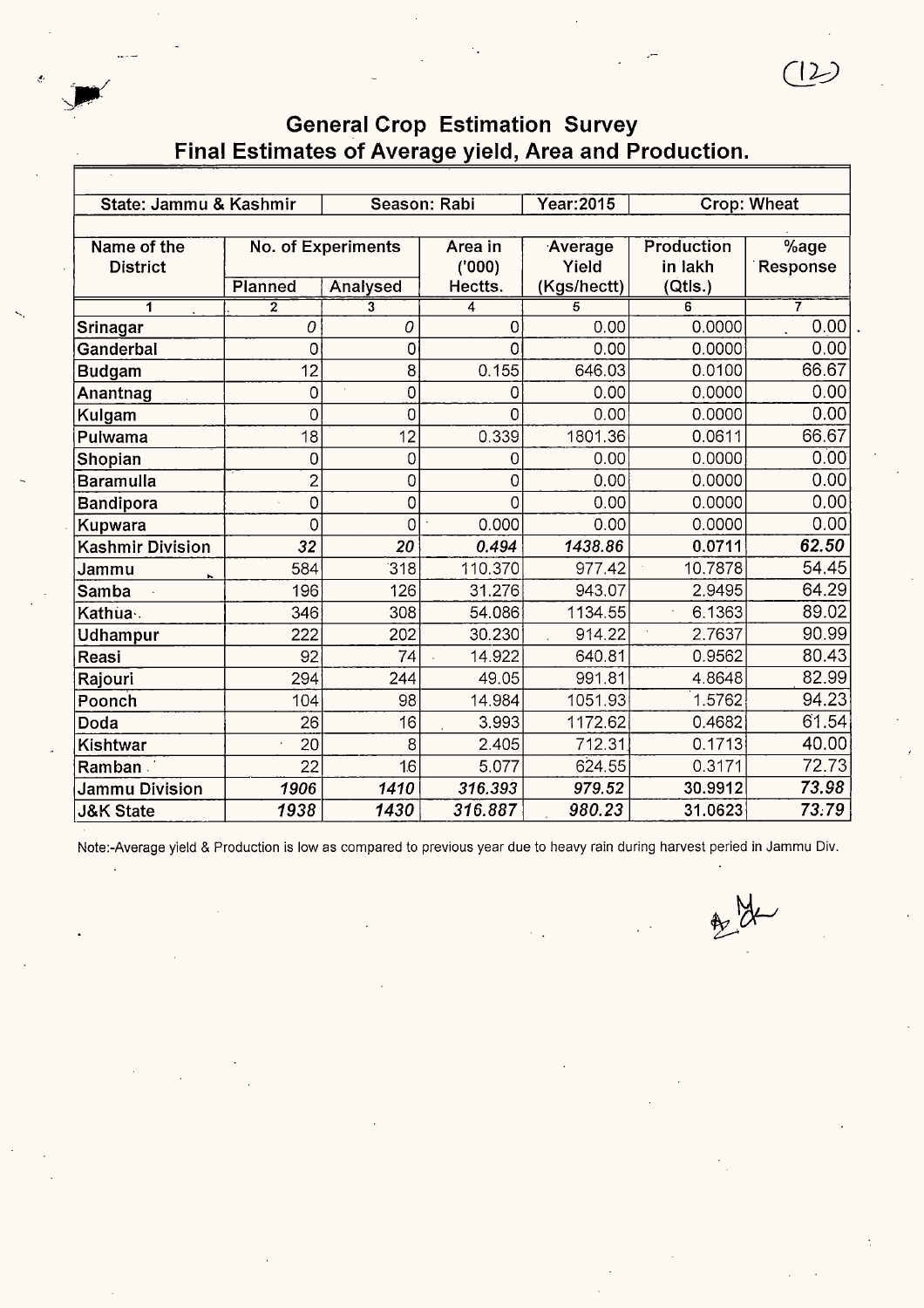### Statement showing Final Estimate of Crop Wheat for Rabi 2015 (Tehsil-Wise)

| Tehsil /       |                         | No. of Experiments | <b>Dried</b> | Av. Yield          | Area In   | Production In                      |
|----------------|-------------------------|--------------------|--------------|--------------------|-----------|------------------------------------|
| District       | Planned                 | Analysed           | Yield        | Kgs/Hect.          | (000 Ha.) | Lakh qtls.                         |
| 1              | $\mathbf 2$             | 3                  | 4            | 5                  | 6         | 7                                  |
| Srinagar(N)    | 0                       | 0                  | 0.00         | 0.00               | 0.000     | 0.0000                             |
| Srinagar(S)    | 0                       | 0                  | 0.00         | 0.00               | 0.000     | 0.0000                             |
| Dis.Srinagar   | 0                       | 0                  |              | 0.00               | 0.000     | 0.0000                             |
| Ganderbal      | 0                       | 0                  | 0.00         | 0.00               | 0.000     | 0.0000                             |
| Kangan         | 0                       | 0                  | 0.00         | 0.00               | 0.000     | 0.0000                             |
| Lar            | 0                       | 0                  | 0.00         | 0.00               | 0.000     | 0.0000                             |
| Dis.Ganderbal  | 0                       | 0                  |              | 0.00               | 0.000     | 0.0000                             |
| Budgam         | 0                       | 0                  | 0.00         | 0.00               | 0.000     | 0.0000                             |
| Khansahib      | $\overline{2}$          | ō                  | 0.00         | 0.00               | 0.000     | 0.0000                             |
| Beerwah        | 0                       | 0                  | 0.00         | 0.00               | 0.000     | 0.0000                             |
| Khag           | 0                       | 0                  | 0.00         | 0.00               | 0.000     | 0.0000                             |
| Chadoora       | 2                       | 0                  | 0.00         | 0.00               | 0.000     | 0.0000<br>$\overline{\phantom{a}}$ |
| Charishrief    | 8                       | 8                  | 5168.22      | 646.03             | 0.155     | 0.0100                             |
| Dis.Budgam     | 12                      | 8                  |              | 646.03             | 0.155     | 0.0100                             |
| Anantnag       | 0                       | $\overline{0}$     | 0.00         | 0.00               | 0.000     | 0.0000                             |
| Kokarnag       | 0                       | 0                  | 0.00         | 0.00               | 0.000     | 0.0000                             |
| Shangus        | 0                       | 0                  | 0.00         | 0.00               | 0.000     | 0.0000                             |
| Dooru          | 0                       | 0                  | 0.00         | 0.00               | 0.000     | 0.0000                             |
| Pahalgam       | 0                       | 0                  | 0.00         | 0.00               | 0.000     | 0.0000                             |
| Bijbehara      | 0                       | 0                  | 0.00         | 0.00               | 0.000     | 0.0000                             |
| Dis.Anantnag   | 0                       | 0                  |              | 0.00               | 0.000     | 0.0000                             |
| Kulgam         | 0                       | 0                  | 0.00         | 0.00               | 0.000     | 0.0000                             |
| D.H.Pora       | 0                       | 0                  | 0.00         | 0.00               | 0.000     | 0.0000                             |
| Devsar         | 0                       | 0                  | 0.00         | 0.00               | 0.000     | 0.0000                             |
| Dis.Kulgam     | 0                       | 0                  |              | 0.00               | 0.000     | 0.0000                             |
| Pulwama        | 0                       | 0                  | 0.00         | 0.00               | 0.000     | 0.0000                             |
| Awantipora     | 0                       | 0                  | 0.00         | 0.00               | 0.000     | 0.0000                             |
| Tral*          | $\overline{0}$          | 0                  | 0.00         | 1801.36            | 0.016     | 0.0029                             |
| Pampore        | 18                      | 12                 | 21616.35     | 1801.36            | 0.323     | 0.0582                             |
| Dis.Pulwama    | 18                      | 12                 |              | 1801.36            | 0.339     | 0.0611                             |
| Shopian        | 0                       | 0                  | 0.00         | 0.00               | 0.000     | 0.0000                             |
| Dis.Shopian    | 0                       | $\mathbf 0$        |              | 0.00               | 0.000     | 0.0000                             |
| Baramulla      | $\overline{\mathbf{c}}$ | 0                  | 0.00         | 0.00               | 0.000     | 0.0000                             |
| Boniyar/Kreeri | 0                       | $\mathbf 0$        | 0.00         | 0.00               | 0.000     | 0.0000                             |
| Sopore         | 0                       | 0                  | 0.00         | 0.00               | 0.000     | 0.0000                             |
| Rafiabad       | 0                       | 0                  | 0.00         | 0.00               | 0.000     | 0.0000                             |
| Uri            | 0                       | Ų                  | 0.00         | 0.00               | 0.000     | 0.0000                             |
| Pattan         | 0                       | 0                  | 0.00         | 0.00               | 0.000     | 0.0000                             |
| Tangmarg       | 0                       | 0                  | 0.00         | 0.00               | 0.000     | 0.0000                             |
| Dis.Baramulla  | $\boldsymbol{2}$        | $\mathbf 0$        |              | 0.00               | 0.000     | 0.0000                             |
| Bandipora      | 0                       | $\mathbf 0$        | 0.00         | 0.00               | 0.000     | 0.0000                             |
| Sonawari       | $\mathbf 0$             | 0                  | 0.00         | 0.00               | 0.000     | 0.0000                             |
| Gureze         | 0                       | 0                  | 0.00         | 0.00               | 0.000     | 0.0000                             |
| Dis.Bandipora  | 0                       | 0                  |              | 0.00               | 0.00      | 0.0000                             |
| Kupwara        | 0                       | 0                  | 0.00         | 0.00               | 0.000     | 0.0000                             |
| Handwara       | 0                       | 0                  | 0,00         | 0.00               | 0.000     | 0.0000                             |
| Karnah         | 0                       | 0                  | 0.00         | 0.00               | 0.000     | 0.0000                             |
| Dis.Kupwara    | 0                       | 0                  |              | 0.00<br>$\epsilon$ | 0.000     | 0.0000                             |
| Kashmir Div.   | 32                      | $\overline{20}$    |              | 1438.86            | 0.494     | 0.0711                             |
| J&K State      | 1938                    | 1430               |              | 980.23             | 316.887   | 31.0623                            |

\* District average yield adopted

~ *I*  .•• *.*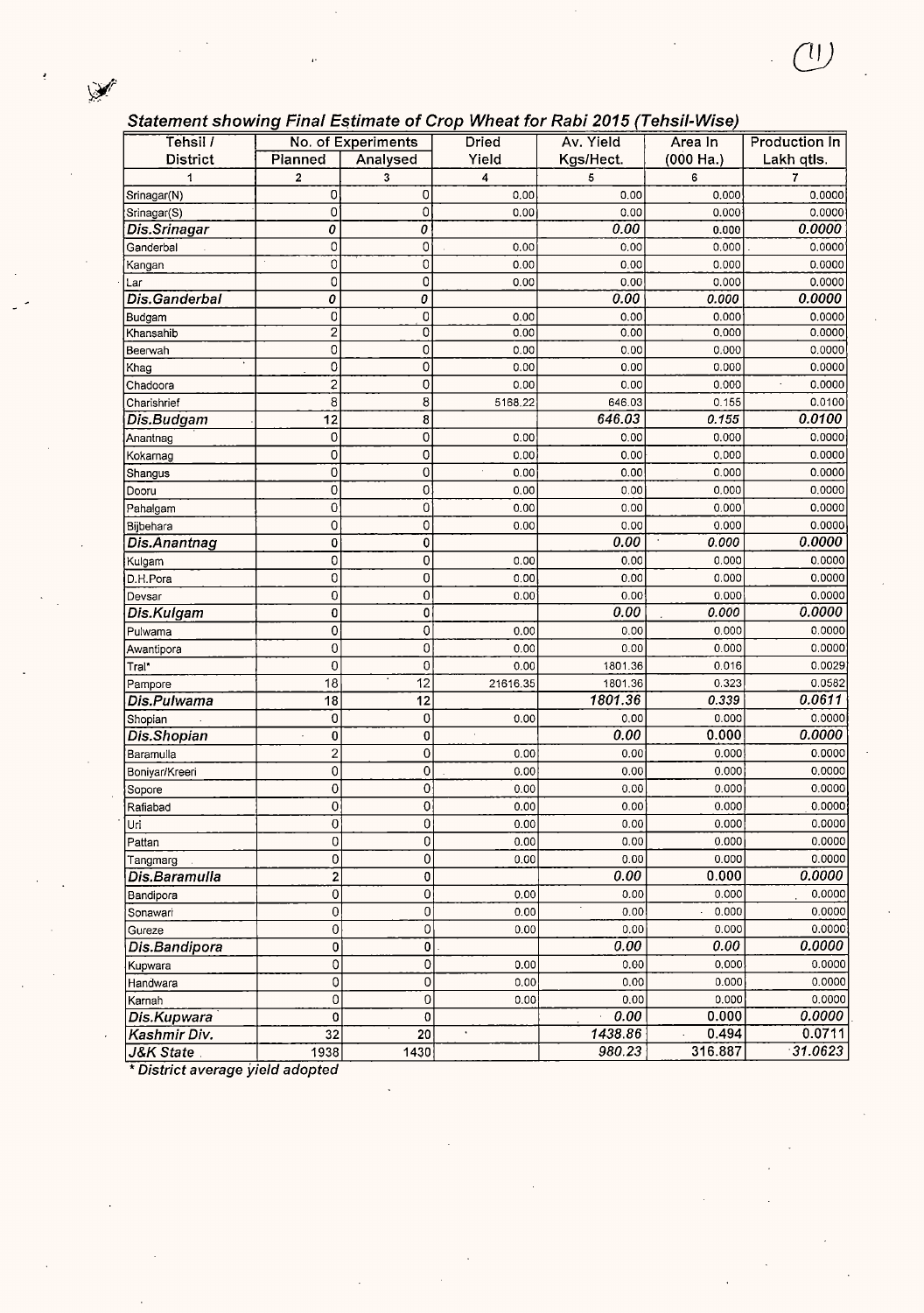|  |  | Statement showing Final Estimate of Crop Wheat for Rabi 2015 (Tehsil-Wise) |  |
|--|--|----------------------------------------------------------------------------|--|
|--|--|----------------------------------------------------------------------------|--|

 $(\underline{\bullet})$ 

| Statement Showing I mar LSumate Or Crop Wheat for Kabi 2019 [TenSil-WiSe]<br>Tehsil / | No of Experiments       |                         |           |           |           |                      |
|---------------------------------------------------------------------------------------|-------------------------|-------------------------|-----------|-----------|-----------|----------------------|
|                                                                                       |                         |                         | Dried     | Av. Yield | Area In   | <b>Production In</b> |
| <b>District</b>                                                                       | Planned                 | Analysed                | Yield     | Kgs/Hect. | (000 Ha.) | Lakh qtls.           |
| 1                                                                                     | $\overline{2}$          | 3<br>$\cdot$            | 4         | 5         | 6         | 7                    |
| Jammu                                                                                 | 226                     | 66                      | 68412.93  | 1036.56   | 53.853    | 5.5822               |
| R.S.Pora                                                                              | 114                     | 86                      | 35549.86  | 413.37    | 19.265    | 0.7964               |
| Akhnoor                                                                               | 162                     | 96                      | 112394.34 | 1170.77   | 23.790    | 2.7853               |
| Bishnah                                                                               | 82                      | 70                      | 84443.52  | 1206.34   | 13.462    | 1.6240               |
| Dis.Jammu                                                                             | 584                     | 318                     |           | 977.42    | 110.370   | 10.7878              |
| Samba                                                                                 | 196                     | 126                     | 118826.21 | 943.07    | 31.276    | 2.9495               |
| Dis.Samba                                                                             | 196                     | 126                     |           | 943.07    | 31.276    | 2.9495               |
| Kathua                                                                                | 112                     | 90                      | 113379.87 | 1259.78   | 17.626    | 2.2205               |
| Basholi                                                                               | 42                      | 40                      | 50002.41  | 1250.06   | 6.892     | 0.8615               |
| Billawar                                                                              | 82                      | 74                      | 57934.02  | 782.89    | 11.834    | 0.9265               |
| Bani                                                                                  | 4                       | 4                       | 4027.41   | 1006.85   | 0.763     | 0.0768               |
| Hiranagar                                                                             | 106                     | 100                     | 120854.48 | 1208.54   | 16.971    | 2.0510               |
| Dis.Kathua                                                                            | 346                     | 308                     |           | 1134.55   | 54.086    | 6.1363               |
| Udhampur                                                                              | 106                     | 96                      | 82119.56  | 855.41    | 11.519    | 0.9853               |
| Ramnagar                                                                              | 66                      | 58                      | 51149.48  | 881.89    | 12.426    | 1.0958               |
| Chenani                                                                               | 12                      | 12                      | 10320.35  | 860.03    | 2.751     | 0.2366               |
| Majalta                                                                               | 38                      | 36                      | 45423.99  | 1261.78   | 3.534     | 0.4459               |
| Dis.Udhampur                                                                          | 222                     | 202                     |           | 914.22    | 30.230    | 2.7637               |
| Reasi                                                                                 | 78                      | 74                      | 47419.80  | 640.81    | 12.298    | 0.7881               |
| G.G.Gargh*                                                                            | 14                      | 0                       | 0.00      | 640.81    | 2.624     | 0.1681               |
| Dis.Reasi                                                                             | 92                      | 74                      |           | 640.81    | 14.922    | 0.9562               |
| Rajouri                                                                               | 88                      | 84                      | 99571.85  | 1185.38   | 14.035    | 1.6637               |
| Budhal                                                                                | 34                      | 22                      | 21014.88  | 955.22    | 6.243     | 0.5963               |
| Kalakote                                                                              | 36                      | 36                      | 38879.58  | 1079.99   | 6.244     | 0.6743               |
| Thanamandi*                                                                           | 20                      | 0                       | . 0.00    | 991.81    | 4.383     | 0.4347               |
| Nowshehra                                                                             | 60                      | 46                      | 33508.65  | 728.45    | 8.680     | 0.6323               |
| Sunderbani                                                                            | 42                      | 42                      | 32209.10  | 766.88    | 7.397     | 0.5673               |
| Darhal                                                                                | 14                      | 14                      | 20052.55  | 1432.33   | 2.068     | 0.2962               |
| Dis.Rajouri                                                                           | 294                     | 244                     |           | 991.81    | 49.050    | 4.8648               |
| Haveli                                                                                | 30                      | 30                      | 33475.98  | 1115.87   | 4.525     | 0.5049               |
| Surankote                                                                             | 16                      | 16                      | 23544.66  | 1471.54   | 2.321     | 0.3415               |
| Mender                                                                                | 54                      | 50                      | 44221.40  | 884.43    | 7.812     | 0.6909               |
| Mandi                                                                                 | 4                       | $\overline{c}$          | 2381.49   | 1190.75   | 0.326     | 0.0388               |
| Dis.Poonch                                                                            | 104                     | 98                      |           | 1051.93   | 14.984    | 1.5762               |
| Doda                                                                                  | 18                      | 14                      | 13758.17  | 982.73    | 3.207     | 0.3152               |
| Bhaderwah                                                                             | 2                       | 2                       | 5107.02   | 2553.51   | 0.441     | 0.1126               |
| Bhaleesa                                                                              | <sub>0</sub>            | 0                       | 0.00      | 0.00      | 0.000     | 0.0000               |
| ∣Thatri*                                                                              | $\mathbf 6$             | 0                       | 0.00      | 1172.62   | 0.345     | 0.0405               |
| Dis.Doda                                                                              | 26                      | 16                      |           | 1172.62   | 3.993     | 0.4682               |
| Kishtwar                                                                              | 14                      | 4                       | 2656.98   | 664.25    | 1.881     | 0.1249               |
| Pader                                                                                 | $\overline{\mathbf{c}}$ | $\overline{\mathbf{c}}$ | 2992.92   | 1496.46   | 0.150     | 0.0224               |
| Marwa*                                                                                | $\overline{\mathbf{c}}$ | 0                       | 0.00      | 712.31    | 0.106     | 0.0076               |
| Chatroo                                                                               | $\overline{\mathbf{c}}$ | $\overline{\mathbf{c}}$ | 1221.60   | 610.80    | .0.268    | 0.0164               |
| Dis.Kishtwar                                                                          | 20                      | 8                       |           | 712.31    | 2.405     | 0.1713               |
| Ramban                                                                                | $\overline{22}$         | 16                      | 9992.77   | 624.55    | 5.077     | 0.3171               |
| Banihal                                                                               | $\mathbf 0$             | 0                       | 0.00      | 0.00      | 0.000     | 0.0000               |
| Dis.Ramban                                                                            | $\overline{22}$         | 16                      |           | 624.55    | 5.077     | 0.3171               |
| Jammu Div.                                                                            | 1906                    | 1410                    |           | 979.52    | 316.393   | 30.9912              |

\* District average yield adopted

 $\sum_{i=1}^{n}$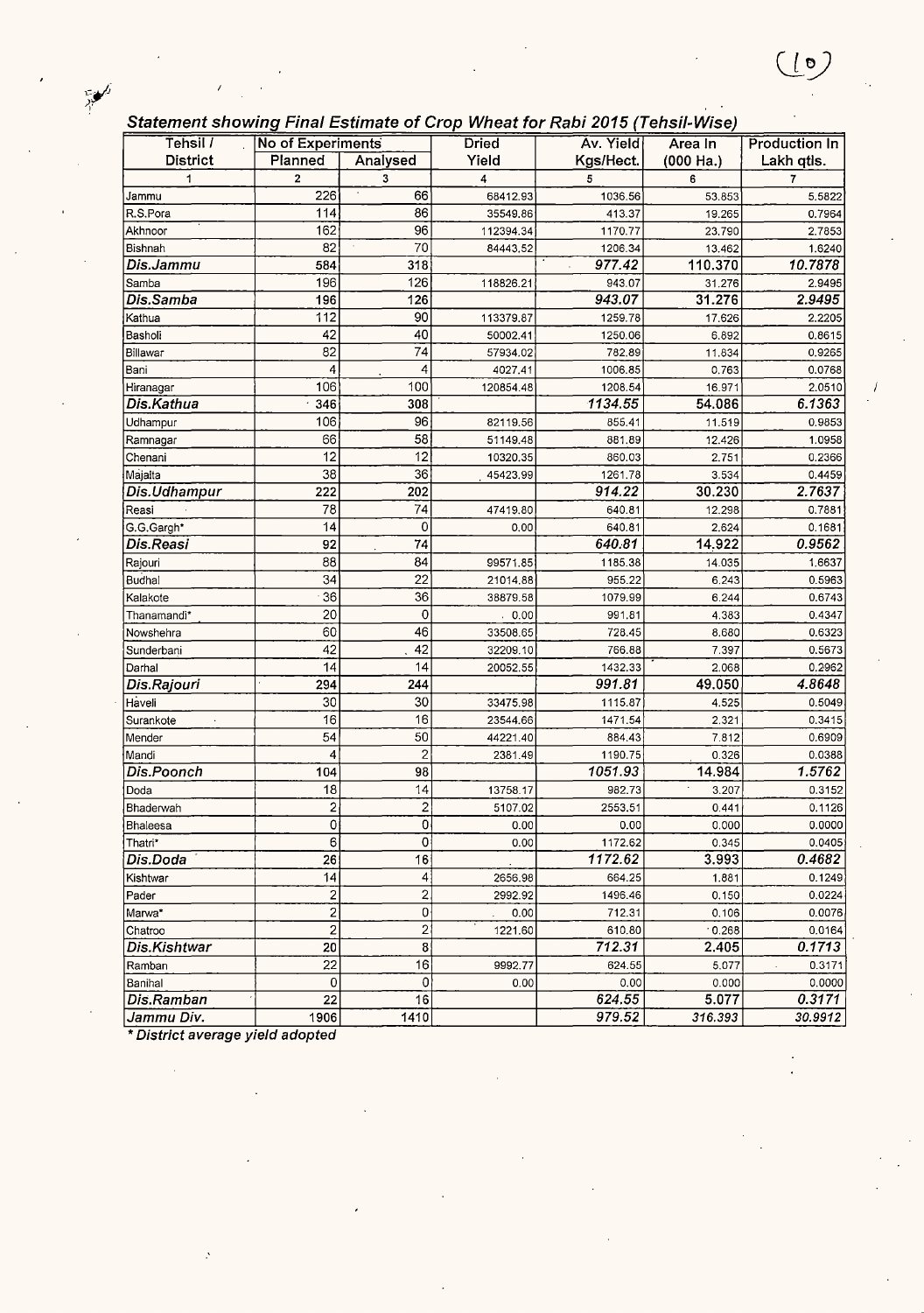| State: Jammu & Kashmir         |                 |                                       | Season: Rabi       | Year: 2015                      | Crop: R&M            |                  |
|--------------------------------|-----------------|---------------------------------------|--------------------|---------------------------------|----------------------|------------------|
| Name of the<br><b>District</b> | Planned         | <b>No. of Experiments</b><br>Analysed | Area in<br>Hectts. | Average<br>Yield<br>(Kgs/hectt) | Production<br>(Qts.) | %age<br>Response |
|                                | $\overline{2}$  | 3                                     | $\overline{4}$     |                                 | 6                    | 7                |
| Srinagar**                     | 2               | 0                                     | 220                | 769.15                          | 1692                 | 0.00             |
| Ganderbal                      | 8               | $\overline{2}$                        | 1913               | 310.80                          | 5946                 | 25.00            |
| <b>Budgam</b>                  | 30              | 18                                    | 6356               | 463.05                          | 29432                | 60.00            |
| Anantnag                       | 78              | 44                                    | 14522              | 993.32                          | 144250               | 56.41            |
| Kulgam                         | 22              | 18                                    | 7104               | 814.12                          | 57835                | 81.82            |
| Pulwama                        | 66              | 36                                    | 11681              | 700.25                          | 81796                | 54.55            |
| Shopian                        | 18              | 6                                     | 231                | 693.63                          | 1602                 | 33.33            |
| Baramulla**                    | $\overline{c}$  | 0                                     | 350                | 769.15                          | 2692                 | 0.00             |
| <b>Bandipora</b>               | 4               | 4                                     | 1540               | 814.51                          | 12543                | 100.00           |
| Kupwara                        | 0               | 0                                     | 0                  | 0.00                            | 0                    | 0.00             |
| <b>Kashmir Division</b>        | 230             | 128                                   | 43917              | 769.15                          | 337788               | 55.65            |
| Jammu**                        | 4               | 0                                     | 1592               | 426.49                          | 6790                 | 0.00             |
| Samba**                        | $\overline{c}$  | 0                                     | 288                | 426.49                          | 1228                 | 0.00             |
| Kathua                         | 12              | 10                                    | 2339               | 446.15                          | 10436                | 83.33            |
| <b>Udhampur</b>                | 8               | 4                                     | 2849               | 424.98                          | 12108                | 50.00            |
| Reasi**                        | 6               | 0                                     | 439                | 426.49                          | 1872                 | 0.00             |
| Rajouri                        | 6               | $\overline{c}$                        | 204                | 394.45                          | 805                  | 33.33            |
| Poonch                         | $\overline{c}$  | $\overline{2}$                        | 460                | 191.64                          | 882                  | 100.00           |
| Doda                           | 8<br>$\epsilon$ | 4                                     | 1991               | 463.08                          | 9220                 | 50.00            |
| Kishtwar**                     | 0               | 0                                     | 25                 | 426.49                          | 107<br>$\ddotsc$     | 0.00             |
| Ramban**                       | 8               | 0                                     | 1054               | 426.49                          | 4495                 | 0.00             |
| <b>Jammu Division</b>          | 56              | 22                                    | 11241              | 426.49                          | 47942                | 39.29            |
| <b>J&amp;K State</b>           | 286             | 150                                   | 55158              | 699.32                          | 385730               | 52.45            |

\*\* Division average yield adopted

 $A/M$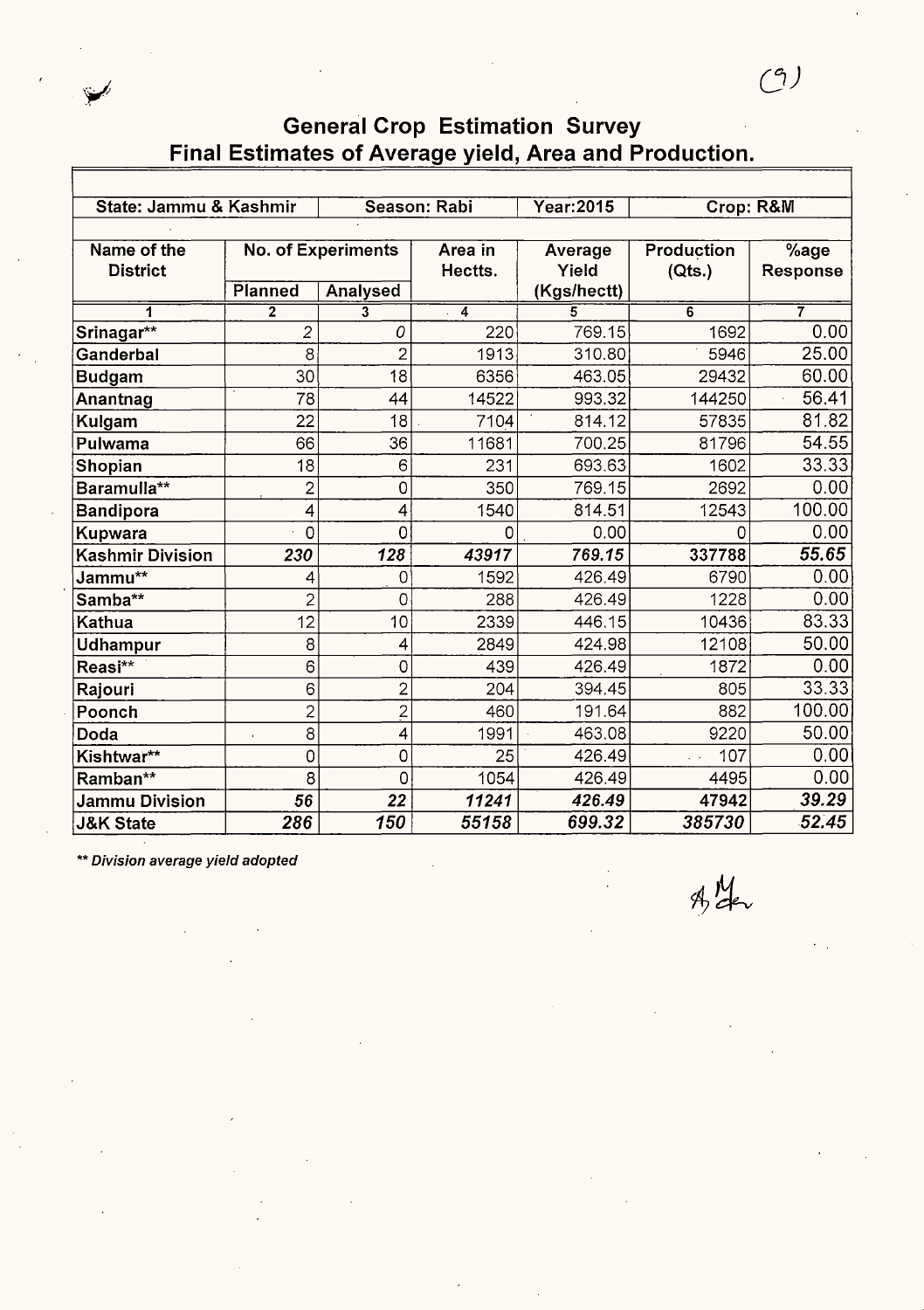#### **Statement showing Final Estimate of Crop R&M for Rabi 2015 (Tehsif-Wise)**

| Tehsil /             | .<br>No. of Experiments | ---------<br>$\cdot$ .  | $\frac{1}{2}$<br><b>Dried</b> | Av. Yield | Area In | <b>Production In</b> |
|----------------------|-------------------------|-------------------------|-------------------------------|-----------|---------|----------------------|
| <b>District</b>      | Planned                 | Analysed                | Yield                         | Kgs/Hect. | (Ha.)   | (Qtls.)              |
|                      | $\mathbf 2$             | 3                       | 4                             | 5         | 6       | $\overline{7}$       |
| Srinagar(N)**        | 0                       | 0                       | 0.00                          | 769.15    | 105     | 808                  |
| Srinagar(S)**        | $\overline{c}$          | 0                       | 0.00                          | 769.15    | 115     | 885                  |
| Dis.Srinagar         | $\overline{2}$          | 0                       |                               | 769.15    | 220     | 1692                 |
| Ganderbal*           | $\overline{\mathbf{c}}$ | 0                       | 0.00                          | 310.80    | 714     | 2219                 |
| Kangan               | $\overline{\mathbf{c}}$ | $\overline{c}$          | 621.61                        | 310.80    | 85      | 264                  |
| Lar*                 | 4                       | 0                       | 0.00                          | 310.80    | 1114    | 3462                 |
| Dis.Ganderbal        | 8                       | 2                       |                               | 310.80    | 1913    | 5946                 |
| Budgam*              | $\overline{\mathbf{c}}$ | 0                       | 0.00                          | 463.05    | 449     | 2079                 |
| Khansahib            | $\overline{2}$          | $\overline{\mathbf{c}}$ | 1019.34                       | 509.67    | 652     | 3323                 |
| Beerwah              | 4                       | $\overline{c}$          | 533.94                        | 266.97    | 1003    | 2678                 |
| Khag*                | $\overline{2}$          | 0<br>$\Delta$           | 0.00                          | 463.05    | 63      | 292                  |
| Chadoora             | 18                      | 12                      | 6221.21                       | 518.43    | 3967    | 20566                |
| Charishrief          | $\overline{\mathbf{c}}$ | $\overline{\mathbf{c}}$ | 444.95                        | 222.48    | 222     | 494                  |
| Dis.Budgam           | 30                      | 18                      |                               | 463.05    | 6356    | 29432                |
| Anantnag             | 36                      | 30                      | 17951.93                      | 598.40    | 5118    | 30626                |
| Kokarnag             | 6                       | 6                       | 6644.70                       | 1107.45   | 1624    | 17985                |
| Shangus              | 4                       | 4                       | 2664.30                       | 666.08    | 1013    | 6747                 |
| Dooru                | 8                       | $\overline{\mathbf{c}}$ | 706.20                        | 353.10    | 1261    | 4453                 |
| Pahalgam             | 8                       | $\overline{2}$          | 3980.40                       | 1990.20   | 2984    | 59388                |
| Bijbehara*           | 16                      | 0                       | 0.00                          | 993.32    | 2522    | 25052                |
| Dis.Anantnag         | 78                      | 44                      |                               | 993.32    | 14522   | 144250               |
| Kulgam               | 16                      | 14<br>ä,                | 15414.10                      | 1101.01   | 1722    | 18959                |
| D.H.Pora             | 4                       | 4                       | 1043.75                       | 260.94    | 893     | 2330                 |
| Devsar*              | $\boldsymbol{2}$        | 0                       | 0.00                          | 814.12    | 4489    | 36546                |
| Dis.Kulgam           | 22                      | 18                      |                               | 814.12    | 7104    | 57835                |
| Pulwama              | 38                      | $\overline{22}$         | 15002.17                      | 681.92    | 5282    | 36019                |
| Awantipora           | 10                      | 8                       | 3847.50                       | 480.94    | 2544    | 12235                |
| Tral* ·              | 12                      | 0                       | 0.00                          | 700.25    | 2787    | 19516                |
| Pampore              | 6                       | 6                       | 7879.68                       | 1313.28   | 1068    | 14026                |
| Dis.Pulwama          | 66                      | 36                      |                               | 700.25    | 11681   | 81796                |
| Shopian              | 18                      | 6                       | 4161.76                       | 693.63    | 231     | 1602                 |
| Dis.Shopian          | 18                      | 6                       |                               | 693.63    | 231     | 1602                 |
| Baramulla**          | $\mathbf 0$             | 0                       | 0.00                          | 769.15    | 97      | 746                  |
| Boniyar/Kreeri**     | $\mathsf{O}\xspace$     | 0                       | 0.00                          | 769.15    | 187     | 1438                 |
| Sopore               | $\circ$                 | 0                       | 0.00                          | 0.00      | 0       | 0                    |
| Rafiabad             | 0                       | 0                       | 0.00                          | 0.00      | 0       | 0                    |
| lūri                 | 0                       | $\overline{0}$          | 0.00                          | 0.00      | 0       | 0                    |
| Pattan               | 0                       | 0                       | 0.00                          | 0.00      | 0       | $\circ$              |
| Tangmarg             | $\overline{\mathbf{c}}$ | 0                       | 0.00                          | 769.15    | 66      | 508                  |
| Dis.Baramulla        | 2                       | 0                       |                               | 769.15    | 350     | 2692                 |
| Bandipora*           | $\mathsf{O}\xspace$     | 0                       | 0.00                          | 814.51    | 604     | 4920                 |
| Sonawari             | 4                       | 4                       | 3258.02                       | 814.51    | 936     | 7624                 |
| Gureze               | 0                       | 0                       | 0.00                          | 0.00      | 0       |                      |
| Dis.Bandipora        | 4                       | 4                       |                               | 814.51    | 1540    | 12543                |
| Kupwara              | $\mathsf{O}\xspace$     | 0                       | 0.00                          | 0.00      | 0       |                      |
| Handwara             | 0                       | 0                       | 0.00                          | 0.00      | 0       | 0                    |
| Karnah               | 0                       | 0                       | 0.00                          | 0.00      | 0       | 0                    |
| Dis.Kupwara          | 0                       | 0                       |                               | 0.00      | 0       | 0                    |
| Kashmir Div.         | 230                     | 128                     |                               | 769.15    | 43917   | 337788               |
| <b>J&amp;K State</b> | 286                     | 150                     |                               | 699.32    | 55158   | 385730               |

\*\* Division average yield adopted

\* District average yield adopted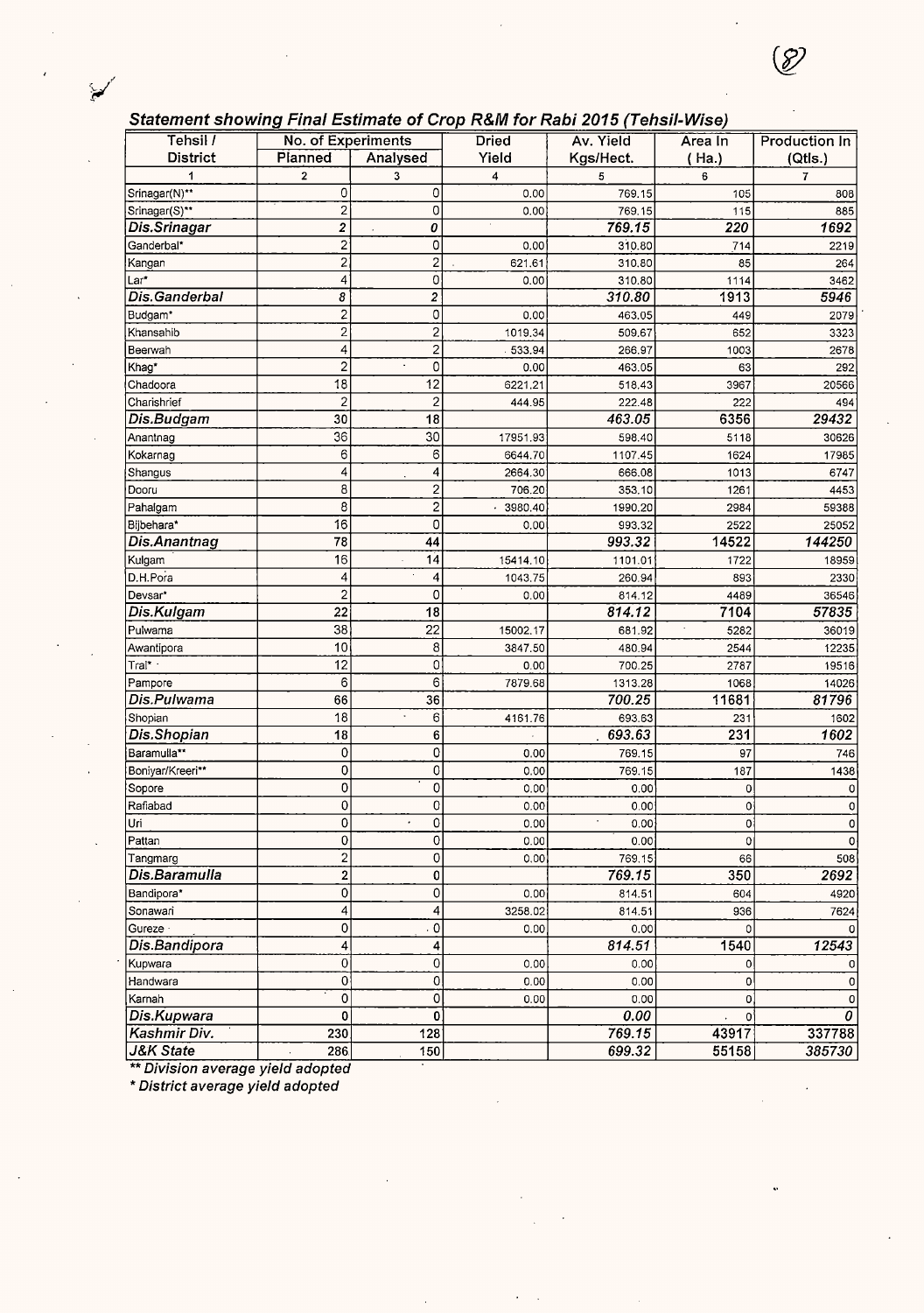#### **Statement showing Final Estimate of Crop R&M for Rabi 2015 (Tehsil-Wise)**

| Tehsil /          | .<br>No. of Experiments |                         | . <i>.</i><br><b>Dried</b> | ----------- <i>-----</i><br>Av. Yield | Area In     | Prod. In         |
|-------------------|-------------------------|-------------------------|----------------------------|---------------------------------------|-------------|------------------|
| <b>District</b>   | Planned                 | Analysed                | Yield                      | Kgs/Hect.                             | (Ha.)       | (Qtls.)          |
|                   | $\overline{\mathbf{c}}$ | 3                       | 4                          | 5                                     | 6           | $\overline{7}$   |
| Jammu**           | 2                       | 0                       | 0,00                       | 426.49                                | 8           | 34               |
| R.S.Pora          | 0                       | $\circ$                 | 0.00                       | 0.00                                  | 0           | 0                |
| Akhnoor**         | $\overline{\mathbf{c}}$ | 0                       | 0:00                       | 426.49                                | 1566        | 6679             |
| Bishnah**         | 0                       | 0                       | 0.00                       | 426.49                                | 18          | 77               |
| Dis.Jammu         | $\overline{\mathbf{4}}$ | 0                       |                            | 426.49                                | 1592        | 6790             |
| Samba**           | 2                       | 0                       | 0.00                       | 426.49                                | 288         | 1228             |
| Dis.Samba         | $\overline{\mathbf{c}}$ | 0                       |                            | 426.49                                | 288         | 1228             |
| Kathua*           | 0                       | 0                       | 0.00                       | 446.15                                | 62          | 277              |
| Basholi*          | 0                       | 0                       | 0.00                       | 446.15                                | 68          | 303              |
| Billawar          | 4                       | 4                       | 1026.10                    | 256.53                                | 486         | 1247             |
| Bani              | 6                       | 6                       | 3020.38                    | 503.40                                | 1610        | 8105             |
| Hiranagar*        | $\overline{c}$          | 0                       | 0.00                       | 446.15                                | 113         | 504              |
| <b>Dis.Kathua</b> | 12                      | 10                      |                            | 446.15                                | 2339        | 10436            |
| Udhampur*         | $\overline{c}$          | 0                       | 0.00                       | 424.98                                | 1609        | 6838             |
| Ramnagar          | $\overline{\mathbf{c}}$ | 2                       | 826.32                     | 413.16                                | 190         | 785              |
| Chenani           | $\overline{2}$          | $\overline{2}$          | 854.49                     | 427,25                                | 997         | 4260             |
| Majalta*          | $\overline{2}$          | 0                       | 0.00                       | 424,98                                | 53          | 225              |
| Dis.Udhampur      | 8                       | 4                       |                            | 424.98                                | 2849        | 12108            |
| Reasi**           | $\overline{c}$          | 0                       | 0.00                       | 426.49                                | 106         | 452              |
| G.G.Gargh**       | 4                       | $\circ$                 | 0.00                       | 426.49                                | 333         | 1420             |
| Dis.Reasi         | 6                       | 0                       |                            | 426.49                                | 439         | 1872             |
| Rajouri*          | 0                       | 0                       | 0.00                       | 394.45                                | 12          | 47               |
| Budhal            | $\overline{\mathbf{c}}$ | 0                       | 0.00                       | 0.00                                  | 0           | 0                |
| Kalakote*         | 0                       | 0                       | 0.00                       | 394.45                                | 50          | 197              |
| Thanamandi        | $\overline{c}$          | 0                       | 0.00                       | 0.00                                  | 0           | 0                |
| Nowshehra*        | 0                       | 0                       | 0.00                       | 394.45                                | 38          | 150              |
| Sunderbani        | $\overline{c}$          | 2                       | 788.90                     | 394.45                                | 104         | 410              |
| Darhal            | $\overline{0}$          | 0                       | 0,00                       | 0.00                                  | 0           |                  |
| Dis.Rajouri       | 6                       | $\overline{c}$          |                            | 394.45                                | 204         | 805              |
| Haveli*.          | 0                       | 0                       | 0.00                       | 191.64                                | 129         | 247              |
| Surankote         | $\mathbf 2$             | 2                       | 383.29                     | 191.64                                | 322         | 617              |
| Mender*           | 0<br>$\cdot$            | 0                       | 0.00                       | 191.64                                | 9           | 17               |
| Mandi             | 0                       | 0                       | 0.00                       | 0.00                                  | 0           | $\mathbf 0$      |
| Dis.Poonch        | $\overline{\mathbf{c}}$ | 2                       |                            | 191.64                                | 460         | 882              |
| Doda              | 4                       | 2                       | 1174.50                    | 587.25                                | 1071        | 6289             |
| Bhaderwah         | $\overline{2}$          | $\overline{\mathbf{c}}$ | 348.00                     | 174.00                                | 460         | 800              |
| Bhaleesa          | 0                       | $\mathsf{o}$            | $0.00\,$                   | 0.00                                  | 0           | $\Omega$         |
| Thatri*           | $\overline{\mathbf{c}}$ | 0                       | 0.00                       | 463.08                                | 460         | 2130             |
| Dis.Doda          | 8                       | 4                       |                            | 463.08                                | 1991        | 9220             |
| Kishtwar**        | 0                       | 0                       | 0.00                       | 426.49                                | 11          | 47               |
| Pader**           | 0                       | 0                       | 0.00                       | 426.49                                | 14          | 60               |
| Marwa             | 0                       | 0                       | 0.00                       | 0.00                                  | 0           | 0                |
| Chatroo           | 0                       | 0                       | 0.00                       | 0.00                                  | $\mathbf 0$ | $\mathbf 0$      |
| Dis.Kishtwar      | 0                       | 0                       |                            | 426.49                                | 25          | $\overline{107}$ |
| Ramban**          | 8                       | 0                       | 0.00                       | 426.49                                | 1054        | 4495             |
| Banihal           | 0                       | 0                       | 0.00                       | 0.00                                  | 0           | $\Omega$         |
| Dis.Rambon        | 8                       | 0                       |                            | 426.49                                | 1054        | 4495             |
| Jammu Div.        | 56                      | 22                      |                            | 426.49                                | 11241       | 47942            |

\* **District average yield adopted** 

 $\sum_{i=1}^{n}$ 

J.

\*\* **Division average yield adopted**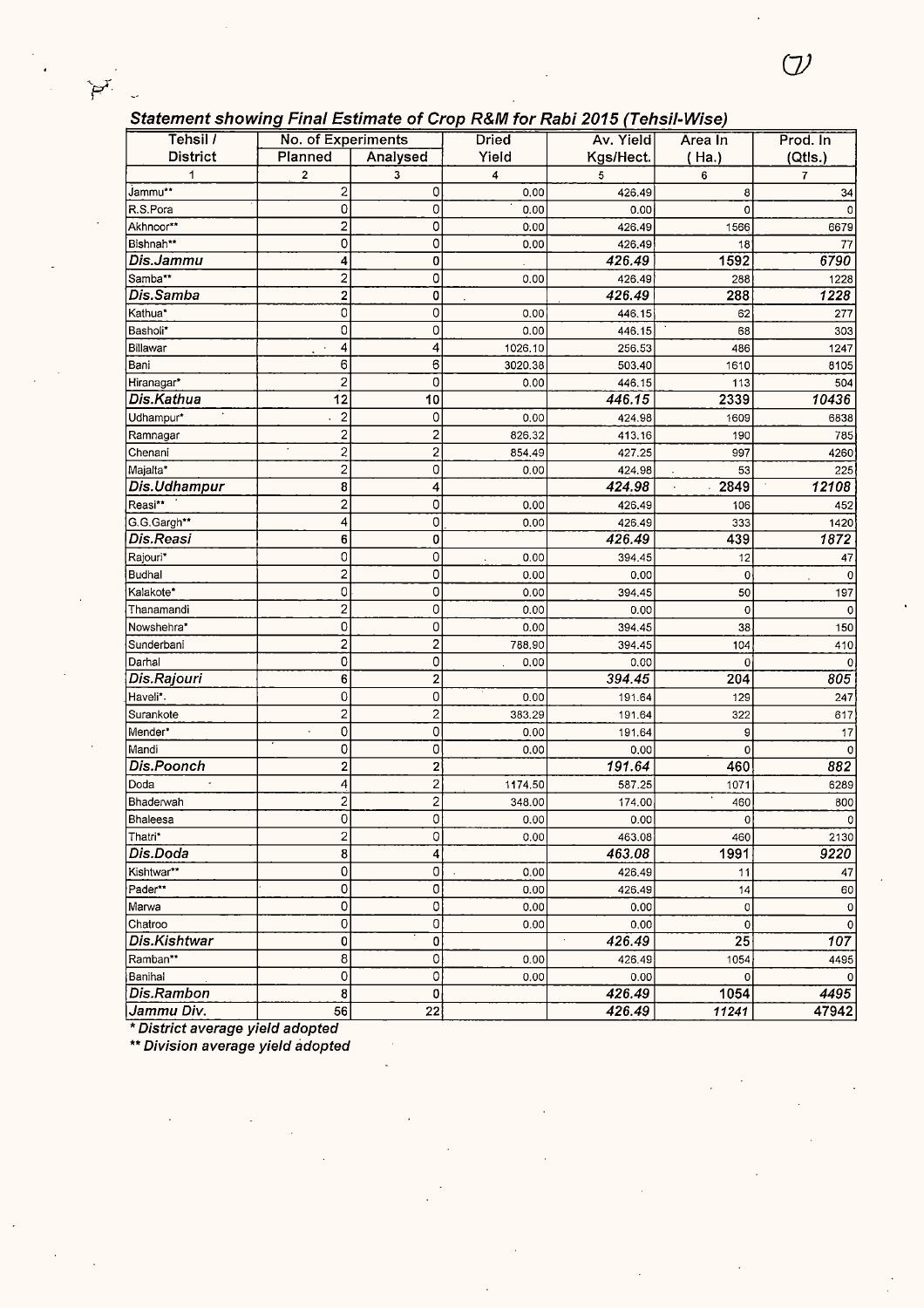| State: Jammu & Kashmir |                |                           | Season: Rabi    | <b>Year 2015</b> |                   | <b>Crop: Linseed</b> |
|------------------------|----------------|---------------------------|-----------------|------------------|-------------------|----------------------|
|                        |                |                           |                 |                  |                   |                      |
| Name of the            |                | <b>No. of Experiments</b> | Area            | Average          | <b>Production</b> | $%$ age              |
| <b>District</b>        |                |                           | in              | <b>Yield in</b>  | in                | Response             |
|                        | Planned        | Analysed                  | Hectts.         | (Kgs/hectt)      | (Qtls.)           |                      |
| Srinagar               | 0              | $\mathbf 0$               | 0               | 0.00             | 0                 | 0.00                 |
| Ganderbal              | 0              | $\overline{0}$            | 0               | 0.00             | Ó                 | 0.00                 |
| <b>Budgam</b>          | 0              | Ò                         | 0               | 0.00             | 0                 | 0.00                 |
| Anantnag               | 0              | 0                         | 0               | 0.00             | 0                 | 0.00                 |
| Kulgam                 | 0              | 0                         | 0               | 0.00             | 0                 | 0.00                 |
| Pulwama                | 12             | 10                        | 59              | 1589.94          | 938               | 83.33                |
| Shopian                | 0              | $\overline{0}$            | 0               | 0.00             | 0                 | 0.00                 |
| <b>Baramulla</b>       | 0              | 0                         | 0               | 0.00             | 0                 | 0.00                 |
| <b>Bandipora</b>       | 0              | 0                         | 0               | 0.00             | 0                 | 0.00                 |
| Kupwara                | 0              | 0                         | 0               | Ω                | 0                 | 0.00                 |
| Kashmir Div.           | 12             | 10                        | 59              | 1589.94          | 938               | 83.33                |
| <b>Jammu</b>           | 8              | 4                         | 28              | 374.47           | 105               | 50.00                |
| Samba**                | $\overline{2}$ | 0                         | 4               | 243.28           | 10                | 0.00                 |
| Kathua                 | $\overline{8}$ | 4                         | $\overline{27}$ | 107.22           | $\overline{29}$   | 50.00                |
| <b>Udhampur</b>        | 0              | 0                         | 0               | 0.00             | 0                 | 0.00                 |
| Reasi                  | 0              | 0                         | 0               | 0.00             | 0                 | 0.00                 |
| Rajouri                | 0              | 0                         | 0               | 0.00             | 0                 | 0.00                 |
| Poonch                 | 0              | 0                         | 0               | 0.00             | 0                 | 0.00                 |
| Kashtwar               | 0              | 0                         | $\overline{0}$  | 0.00             | 0                 | 0.00                 |
| <b>Ramban</b>          | 0              | 0                         | 0               | 0.00             | 0                 | 0.00                 |
| Doda                   | 0              | 0                         | 0               | 0.00             | 0                 | 0.00                 |
| Jammu Div.             | 18             | 8                         | 59              | 243.28           | 144               | 44.44                |
| <b>J&amp;K State</b>   | 30             | 18                        | 118             | 916.61           | 1082              | 60.00                |

**Note: (\*\*)Division Average Adopted.** 

 $\ddot{\phantom{a}}$ 

Å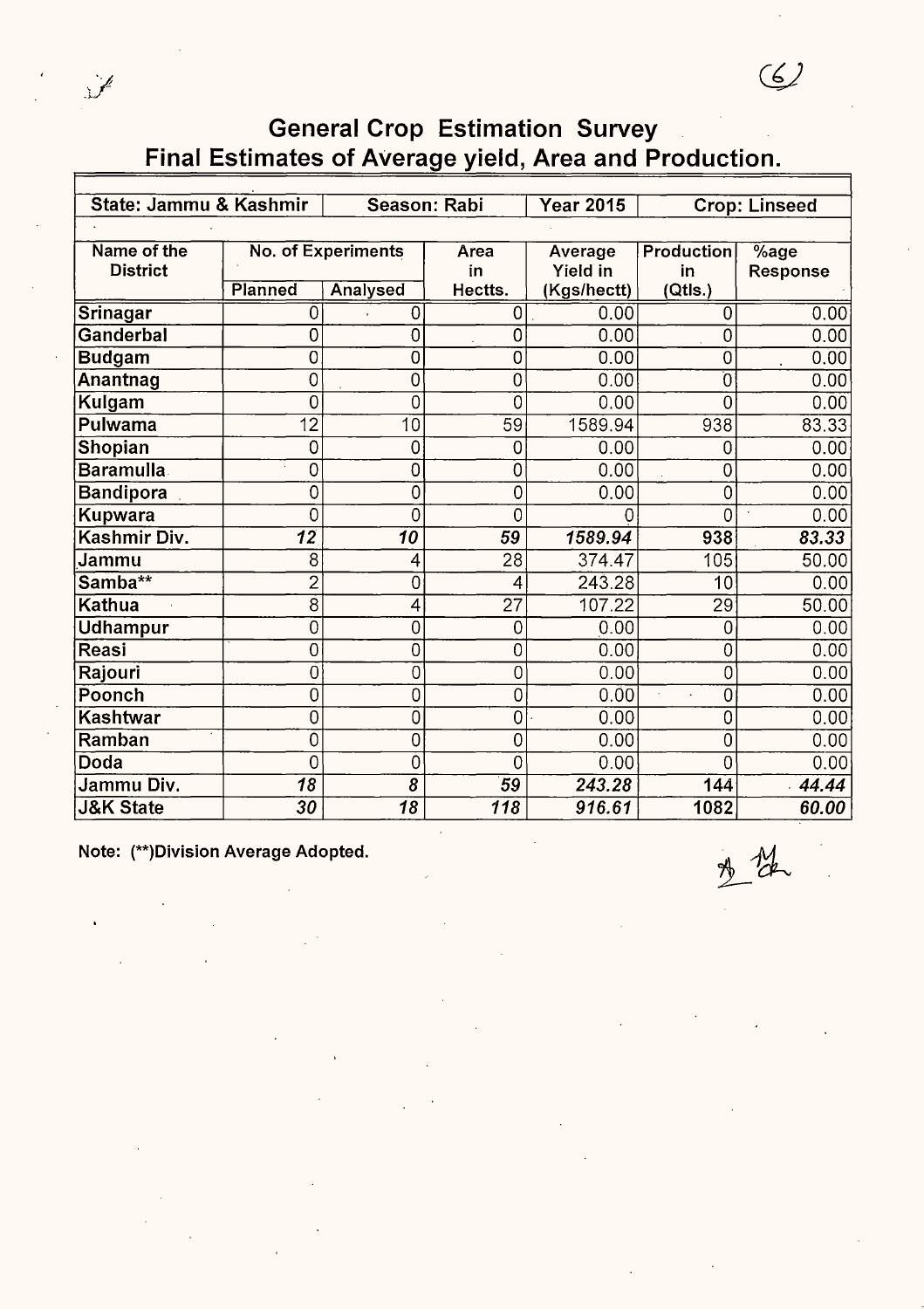|  | Statement Showing the Final Estimate of Crop Linseed for Rabi-2015 (Tehsil-wise) |
|--|----------------------------------------------------------------------------------|
|  |                                                                                  |

| Tehsil /                | No.of Experiments.               |                                  | <b>Dried Yield</b>          | Av.Yield in   | Area in                   | Production in                    |
|-------------------------|----------------------------------|----------------------------------|-----------------------------|---------------|---------------------------|----------------------------------|
| <b>District</b>         | Planned                          | Analysed                         | (in Kgs)                    | (Kgs/hectts.) | (Hectts.)                 | (Qtls.)                          |
| Srinagar(N)             | $\overline{0}$                   | 0                                | 0                           | 0.00          | 0                         | 0                                |
| Srinagar(S)             | $\mathbf 0$                      | $\mathbf 0$                      | $\overline{0}$              | 0.00          | ō                         | 0                                |
| Distt. Srinagar         | 0                                | 0                                |                             | 0.00          | 0                         | 0                                |
| Ganderbal               | 0                                | 0                                | 0                           | 0.00          | $\overline{\mathfrak{o}}$ | 0                                |
| Kangan                  | $\overline{0}$                   | 0                                | $\overline{0}$              | 0.00          | 0                         | Ō                                |
| Lar                     | $\overline{\mathfrak{o}}$        | $\overline{\mathfrak{o}}$        | $\overline{0}$              | 0.00          | 0                         | $\overline{0}$                   |
| <b>Distt. Ganderbal</b> | $\overline{o}$                   | $\overline{o}$                   |                             | 0.00          | Ō                         | 0                                |
| Budgam                  | $\overline{0}$                   | $\overline{0}$                   | 0                           | 0.00          | $\overline{0}$            | 0                                |
| Khansahib               | ō                                | $\overline{\circ}$               | $\overline{0}$              | 0.00          | 0                         | $\overline{0}$<br>$\cdot$        |
| Beerwah                 | $\overline{0}$                   | 0                                | 0                           | 0.00          | 0                         | 0                                |
| Khag                    | 0                                | 0                                | 0                           | 0.00          | 0                         | 0<br>$\cdot$                     |
| Charisharief            | $\overline{0}$                   | 0                                | 0                           | 0.00          | $\overline{0}$            | $\overline{O}$                   |
| Chadoora                | $\overline{\mathfrak{o}}$        | $\overline{0}$                   | $\overline{\mathfrak{o}}$   | 0.00          | Ō                         | $\overline{0}$                   |
| Distt.Budgam            | $\overline{o}$                   | 0                                | $\mathcal{C}_{\mathcal{A}}$ | 0.00          | $\overline{o}$            | $\overline{o}$                   |
| Anantnag                | $\overline{\mathfrak{o}}$        | 0                                | 0                           | 0.00          | 0                         | $\overline{0}$                   |
| Kokarnag                | $\overline{0}$                   | ō                                | $\overline{0}$              | 0.00          | 0                         | 0                                |
| Dooru                   | $\overline{0}$                   | $\overline{0}$<br>ä,             | $\overline{0}$              | 0.00          | 0                         | $\overline{0}$                   |
| Shangus                 | Ö                                | 0                                | 0                           | 0.00          | 0                         | $\overline{0}$                   |
| Pahalgam                | 0                                | 0                                | 0                           | 0.00          | $\overline{0}$            | $\overline{0}$                   |
| Bijbehara               | 0                                | 0                                | 0                           | 0.00          | $\overline{0}$            | $\overline{0}$                   |
| <b>Distt.Anantnag</b>   | 0                                | 0                                |                             | 0.00          | $\overline{o}$            | $\overline{o}$                   |
| Kulgam                  | $\overline{0}$                   | 0                                | 0                           | 0.00          | $\overline{0}$            | $\overline{0}$                   |
| Devsar                  | 0                                | 0                                | 0                           | 0.00          | ō                         | Ō                                |
| D.H.Pore                | $\overline{0}$                   | 0                                | 0                           | 0.00          | 0                         | $\overline{0}$                   |
| Distt. Kulgam           | 0                                | 0                                |                             | 0.00          | $\overline{o}$            | $\overline{\boldsymbol{\theta}}$ |
| Pulwama                 | 0                                | 0                                | 0                           | 0.00          | Ō                         | $\overline{0}$                   |
| Awantipora              | 0                                | 0                                | 0                           | 0.00          | 0                         | 0                                |
| Pampore                 | $\overline{12}$                  | 10                               | $-15899$                    | 1589.94       | 59                        | 938                              |
| Tral                    | 0                                | 0                                | 0                           | 0.00          | 0                         | 0                                |
| Distt.Pulwama           | $\overline{12}$                  | $\overline{10}$                  |                             | 1589.94       | 59                        | $\overline{938}$                 |
| Shopian                 | $\blacksquare$<br>0              | 0                                | 0                           | 0.00          | 0                         | 0                                |
| <b>Distt. Shopian</b>   | $\overline{o}$                   | $\dot{0}$                        |                             | 0.00          | 0                         | $\overline{o}$                   |
| Baramulla               | 0                                | $\overline{0}$                   | 0                           | 0.00          | $\overline{0}$            | $\overline{0}$                   |
| Sopore                  | 0                                | $\overline{0}$                   | 0                           | 0.00          | $\overline{0}$            | $\overline{0}$                   |
| Rafiabad                | 0                                | 0                                | 0                           | 0.00          | $\overline{0}$            | $\overline{0}$                   |
| Uri                     | 0                                | 0                                | 0                           | 0.00          | $\overline{0}$            | $\overline{0}$                   |
| Baniyar                 | 0                                | $\overline{0}$                   | 0                           | 0.00          | $\overline{\mathfrak{o}}$ | $\overline{0}$                   |
| Tangmarg                | U                                | υ                                | v                           | 0.00          | $\overline{0}$            | $\overline{0}$                   |
| Pattan                  | 0                                | $\overline{0}$                   | 0                           | 0.00          | $\overline{\mathfrak{o}}$ | $\overline{0}$                   |
| Distt. Baramulla        | $\overline{\boldsymbol{\theta}}$ | $\overline{\boldsymbol{\theta}}$ |                             | 0.00          | $\overline{o}$            | $\overline{\mathfrak{o}}$        |
| Bandipora               | $\overline{0}$                   | $\overline{0}$                   | 0                           | 0.00          | 0                         | $\overline{0}$                   |
| Sonawari                | $\overline{0}$                   | $\overline{0}$                   | $\overline{0}$              | 0.00          | $\overline{0}$            | $\overline{0}$                   |
| Gureze                  | $\overline{0}$                   | 0                                | 0                           | 0.00          | 0                         | $\overline{0}$                   |
| Distt.Bandipora         | $\overline{o}$                   | 0                                |                             | 0.00          | 0                         | 0                                |
| Kupwara                 | $\overline{0}$                   | $\overline{0}$                   | 0                           | 0.00          | 0                         | $\mathbf{O}$                     |
| Handwara                | $\overline{0}$                   | $\overline{0}$                   | $\overline{\mathfrak{o}}$   | 0.00          | $\overline{0}$            | $\overline{0}$                   |
| Karnah                  | $\overline{0}$                   | $\mathbf 0$                      | 0                           | 0.00          | $\overline{0}$            | $\overline{0}$                   |
| Distt. Kupwara          | $\overline{o}$                   | $\overline{\boldsymbol{\theta}}$ |                             | 0.00          | 0                         | 0                                |
| Kashmir Div.            | $\overline{12}$                  | $\overline{10}$                  |                             | 1589.94       | 59                        | 938                              |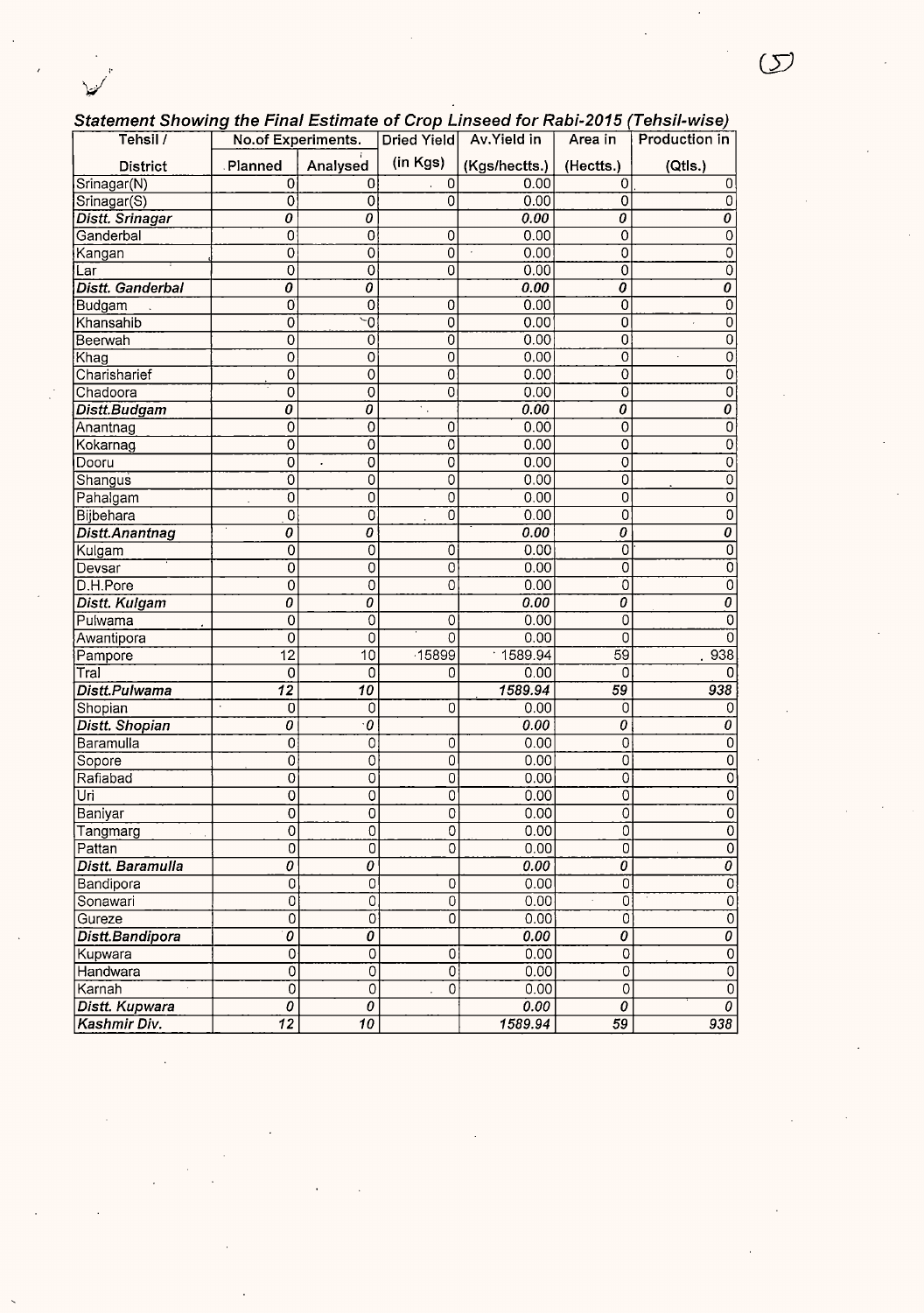| Underlight Onowing the Final Louinate of Grop Linseed for Rabi-2019 (Tensir-Wise) |                |                             |                           |                          |                                  |                                                   |
|-----------------------------------------------------------------------------------|----------------|-----------------------------|---------------------------|--------------------------|----------------------------------|---------------------------------------------------|
| Tehsil /                                                                          |                | No.of Experiments.          |                           | Dried Yield Av. Yield in | Area in                          | <b>Production in</b>                              |
| <b>District</b>                                                                   | Planned        | Analysed                    | (in Kgs)                  | (Kgs/hectts.)            | (Hectts.)                        | (Qtis.)                                           |
| Jammu <sup>*</sup>                                                                | 0              | 0                           | 0                         | 374.47                   | 14                               | 52                                                |
| Bishna                                                                            | 0              | 0                           | 0                         | 0.00                     | 0                                | 0                                                 |
| R.S.Pora                                                                          | $\overline{2}$ | 0                           | $\mathbf 0$               | 0.00                     | 0                                | 0                                                 |
| Akhnoor                                                                           | $\overline{6}$ | 4                           | 1498                      | 374.47                   | 14                               | 52                                                |
| Distt. Jammu                                                                      | 8              | 4                           |                           | 374.47                   | $\overline{28}$                  | $\overline{105}$                                  |
| Samba**                                                                           | $\overline{2}$ | 0                           | 0                         | 243.28                   | 4                                | 10                                                |
| Distt. Samba                                                                      | $\overline{2}$ | 0                           |                           | 243.28                   | 4                                | $\overline{10}$                                   |
| Kathua<br>$\alpha$                                                                | Ö              | 0                           | 0                         | 0.00                     | 0                                | 0                                                 |
| Hiranagar                                                                         | 0              | 0                           | 0                         | 0.00                     | 0                                | 0                                                 |
| Billawar                                                                          | $\overline{6}$ | $\overline{2}$              | $\overline{212}$          | 106.02                   | $\overline{26}$                  | $\overline{28}$                                   |
| Bani                                                                              | $\overline{0}$ | $\overline{0}$              | 0                         | 0.00                     | 0                                | $\vert$ 0                                         |
| <b>Basohli</b>                                                                    | $\overline{2}$ | $\overline{2}$              | $\overline{277}$          | 138.64                   | 1                                |                                                   |
| <b>Distt. Kathua</b>                                                              | $\overline{s}$ | 4                           |                           | 107.22                   | $\overline{27}$                  | $\overline{29}$                                   |
| Udhampur                                                                          | $\overline{0}$ | 0                           | $\overline{0}$            | 0.00                     | 0                                | $\Omega$                                          |
| Ramnagar                                                                          | O              | 0                           | $\overline{0}$            | 0.00                     | 0                                | 0                                                 |
| Majalta                                                                           | 0              | 0                           | $\overline{O}$            | 0.00                     | $\overline{0}$                   | 0                                                 |
| Chenani                                                                           | $\overline{0}$ | 0                           | ō                         | 0.00                     | ō                                | 0                                                 |
| Distt. Udhampur                                                                   | $\overline{o}$ | ō                           |                           | 0.00                     | $\overline{\boldsymbol{\theta}}$ | $\overline{\boldsymbol{\theta}}$                  |
| Reasi                                                                             | $\overline{0}$ | 0                           | 0                         | 0.00                     | $\overline{0}$                   | $\overline{0}$                                    |
| G.G.Grah                                                                          | $\overline{0}$ | 0                           | $\overline{0}$            | 0.00                     | $\overline{0}$                   | $\overline{0}$                                    |
| <b>Distt. Reasi</b>                                                               | 0              | 0                           |                           | 0.00                     | $\overline{\boldsymbol{\theta}}$ | $\overline{o}$                                    |
| Rajouri                                                                           | $\circ$        | 0                           | $\overline{0}$            | 0.00                     | ۰O                               | $\overline{0}$                                    |
| Nowshera                                                                          | 0              | 0                           | 0                         | 0.00                     | 0                                | $\overline{0}$                                    |
| Thanamandi                                                                        | 0              | 0                           | 0                         | 0.00                     | 0                                | $\overline{0}$<br>$\ddot{\phantom{a}}$            |
| Sunderbani                                                                        | 0              | $\overline{0}$              | 0                         | 0.00                     | 0                                | $\overline{0}$                                    |
| Budhal                                                                            | $\overline{0}$ | $\overline{0}$              | $\overline{0}$            | 0.00                     | $\overline{0}$                   | $\overline{0}$                                    |
| Kalakote                                                                          | $\overline{0}$ | $\overline{0}$              | $\overline{0}$            | 0.00                     | $\overline{0}$                   | $\overline{0}$                                    |
| Distt. Rajouri                                                                    | $\overline{o}$ | 0                           |                           | 0.00                     | $\overline{o}$                   | 0                                                 |
| Poonch(Haveli)                                                                    | $\overline{0}$ | 0                           | $\mathbf 0$               | 0.00                     | 0                                | $\overline{0}$                                    |
| Surrenkote                                                                        | $\mathbf 0$    | 0                           | $\overline{0}$            | 0.00                     | 0                                | $\overline{0}$                                    |
| Mender                                                                            | 0              | 0                           | $\overline{0}$            | 0.00                     | $\overline{0}$                   | $\overline{0}$                                    |
| Mandi                                                                             | $\overline{0}$ | 0                           | $\overline{0}$            | 0.00                     | 0                                | $\overline{0}$                                    |
| <b>Distt. Poonch</b>                                                              | 0,             | 0                           |                           | 0.00                     | $\overline{o}$                   | 0                                                 |
| Doda                                                                              | $\overline{0}$ | $\overline{0}$              | 0                         | 0.00                     | $\overline{0}$                   | 0                                                 |
| Baderwah                                                                          | $\overline{0}$ | 0                           | $\overline{0}$            | 0.00                     | $\overline{0}$                   | $\overline{0}$                                    |
| Bhaleesa                                                                          | 0              | 0                           | $\overline{0}$            | 0.00                     | 0                                | $\overline{0}$                                    |
| Thathri                                                                           | Ō              | 0                           |                           | 0.00                     | 0                                | 0                                                 |
| Distt. Doda                                                                       | 0              | 0                           |                           | 0.00                     | 0                                | 0                                                 |
| Kishtwar                                                                          | $\overline{0}$ | 0                           | $\mathbf 0$               | 0.00                     | $\overline{0}$                   | $\overline{0}$                                    |
| Padder                                                                            | $\overline{0}$ | 0                           | $\overline{0}$<br>$\star$ | 0.00                     | 0                                | $\overline{0}$                                    |
| Chatroo                                                                           | 0              | 0                           | 0                         | 0.00                     | $\overline{0}$                   | 0                                                 |
| Marwah                                                                            | $\overline{0}$ | 0                           | 0                         | 0.00<br>$\epsilon$       | $\overline{0}$                   |                                                   |
| Distt. Kishtwar                                                                   | $\overline{o}$ | $\overline{o}$              |                           | 0.00                     | $\overline{o}$                   | 0                                                 |
| Banihal                                                                           | 0              | 0                           | 0                         | 0.00                     | $\overline{0}$                   | $\overline{0}$                                    |
| Ramban                                                                            | $\overline{0}$ | 0                           | $\Omega$                  | 0.00                     | $\overline{0}$                   | $\overline{0}$                                    |
| <b>Distt. Ramban</b>                                                              | 0              | 0                           |                           | 0.00                     | 0                                | $\overline{\boldsymbol{\theta}}$                  |
| Jammu Div.                                                                        | 18             | $\overline{\boldsymbol{g}}$ |                           | 243.28                   | $\overline{59}$                  | $\overline{144}$<br>$\hat{\boldsymbol{\epsilon}}$ |
| J&K State                                                                         | 30             | 18                          |                           | 916.61                   | 118                              | 1082                                              |

Statement Showing the Final Estimate of Crop Linseed for Rabi-2015 (Tehsil-wise)

\* District average yield adopted

÷ø

\*\*Division Avg. yield adopted.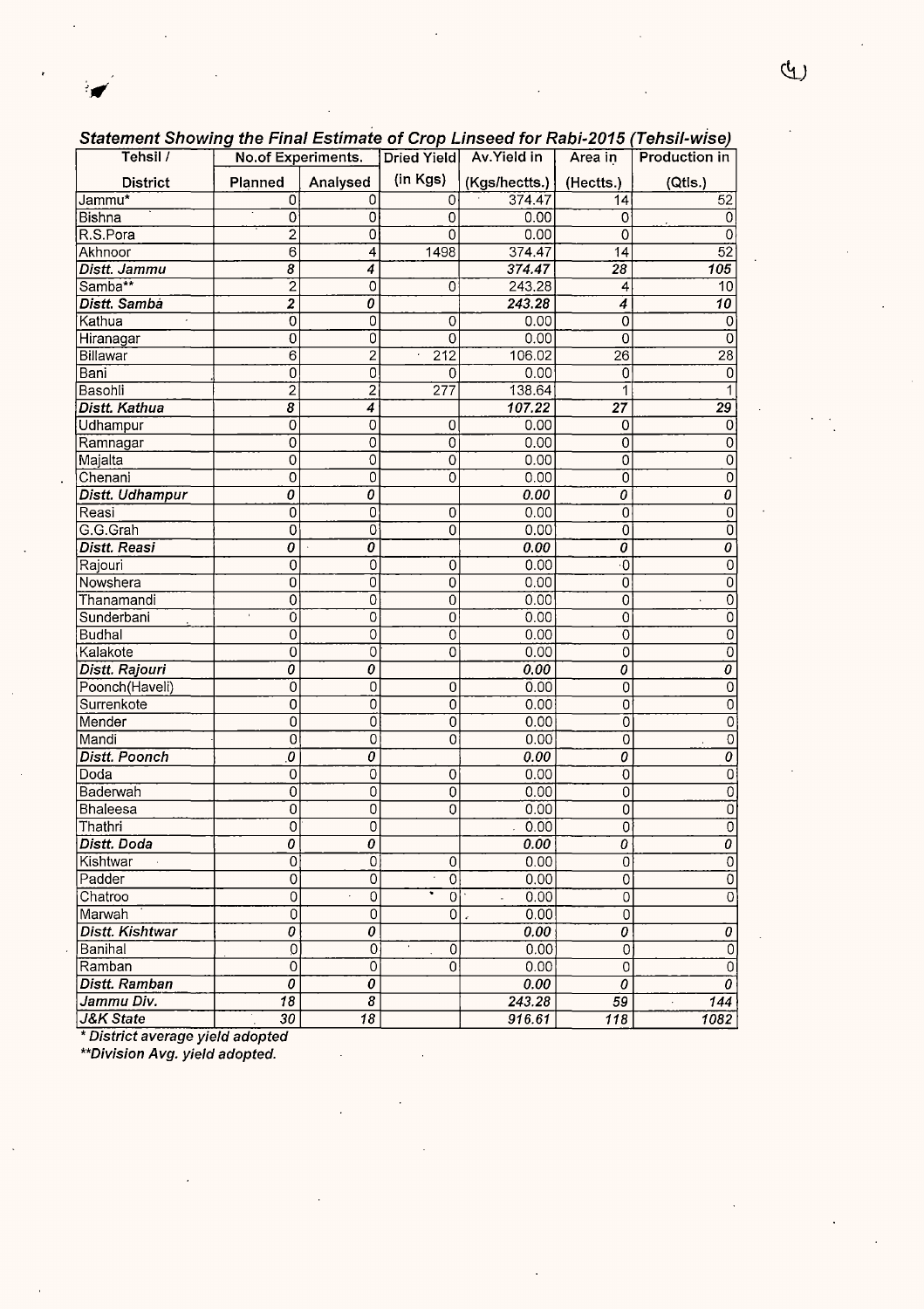

| State: Jammu & Kashmir |                  | Season: Rabi              |                  | <b>Year 2015</b> |                   | Crop: Potato             |
|------------------------|------------------|---------------------------|------------------|------------------|-------------------|--------------------------|
|                        |                  |                           |                  |                  |                   |                          |
| Name of the            |                  | <b>No. of Experiments</b> | Area             | Average          | <b>Production</b> | $\sqrt[6]{\mathsf{age}}$ |
| <b>District</b>        |                  |                           | in               | Yield in         | in                | Response                 |
|                        | Planned          | <b>Analysed</b>           | Hectts.          | (Kgs/hectt)      | (Qtls.)           |                          |
| Srinagar               | $\overline{6}$   | $\overline{2}$            | 181              | 8204.55          | 14850             | 33.33                    |
| Ganderbal              | 0                | 0                         | 0                | 0.00             | 0                 | 0.00                     |
| <b>Budgam</b>          | 68               | 44                        | 486              | 14744.83         | 71660             | 64.71                    |
| Anantnag**             | 4                | $\overline{0}$            | $\overline{71}$  | 11414.65         | 8104              | 0.00                     |
| Kulgam**               | 6                | 0                         | 92               | 11414.65         | 10501             | 0.00                     |
| Pulwama                | 44               | 14                        | 200              | 7792.20          | 15584             | 31.82                    |
| <b>Shopian</b>         | 0                | $\overline{0}$            | 0                | 0.00             | 0                 | 0.00                     |
| <b>Baramulla</b>       | 0                | $\overline{0}$            | 0                | 0.00             | 0                 | 0.00                     |
| <b>Bandipora</b>       | 8                | $\overline{8}$            | $\overline{122}$ | 8849.55          | 10796             | 100.00                   |
| <b>Kupwara</b>         | 0                | 0                         | 0                | 0.00             | 0                 | 0.00                     |
| Kashmir Div.           | $\overline{136}$ | 68                        | 1152             | 11414.65         | 131497            | 50.00                    |
| Jammu                  | $\overline{18}$  | $\overline{2}$            | 160              | 12929.58         | 20687             | 11.11                    |
| <b>Samba</b>           | 0                | 0                         | 0                | 0.00             | 0                 | 0.00                     |
| <b>Kathua</b>          | $\overline{2}$   | $\overline{c}$            | 5                | 2313.09          | 116               | 100.00                   |
| <b>Udhampur</b>        | $\overline{2}$   | $\overline{2}$            | 5                | 3064.35          | 153               | 100.00                   |
| Reasi                  | 0                | 0                         | 0                | 0.00             | 0                 | 0.00                     |
| Rajouri                | 0                | 0                         | 0                | 0.00             | 0                 | 0.00                     |
| Poonch                 | 0                | 0                         | 0                | 0.00             | 0                 | 0.00                     |
| Kashtwar**             | 0                | 0                         | 1                | 12327.18         | 123               | 0.00                     |
| Ramban                 | 0                | 0                         | 0                | 0.00             | 0                 | 0.00                     |
| <b>Doda</b>            | 0                | 0                         | 0                | 0.00             | N                 | 0.00                     |
| Jammu Div.             | $\overline{22}$  | 6                         | 171              | 12327.18         | 21079             | $\overline{27.27}$       |
| <b>J&amp;K State</b>   | 158              | $\overline{74}$           | 1323             | 11532.60         | 152576            | 46.84                    |

Note: (\*\*)Division Average Adopted.

 $\n *A BA*\n$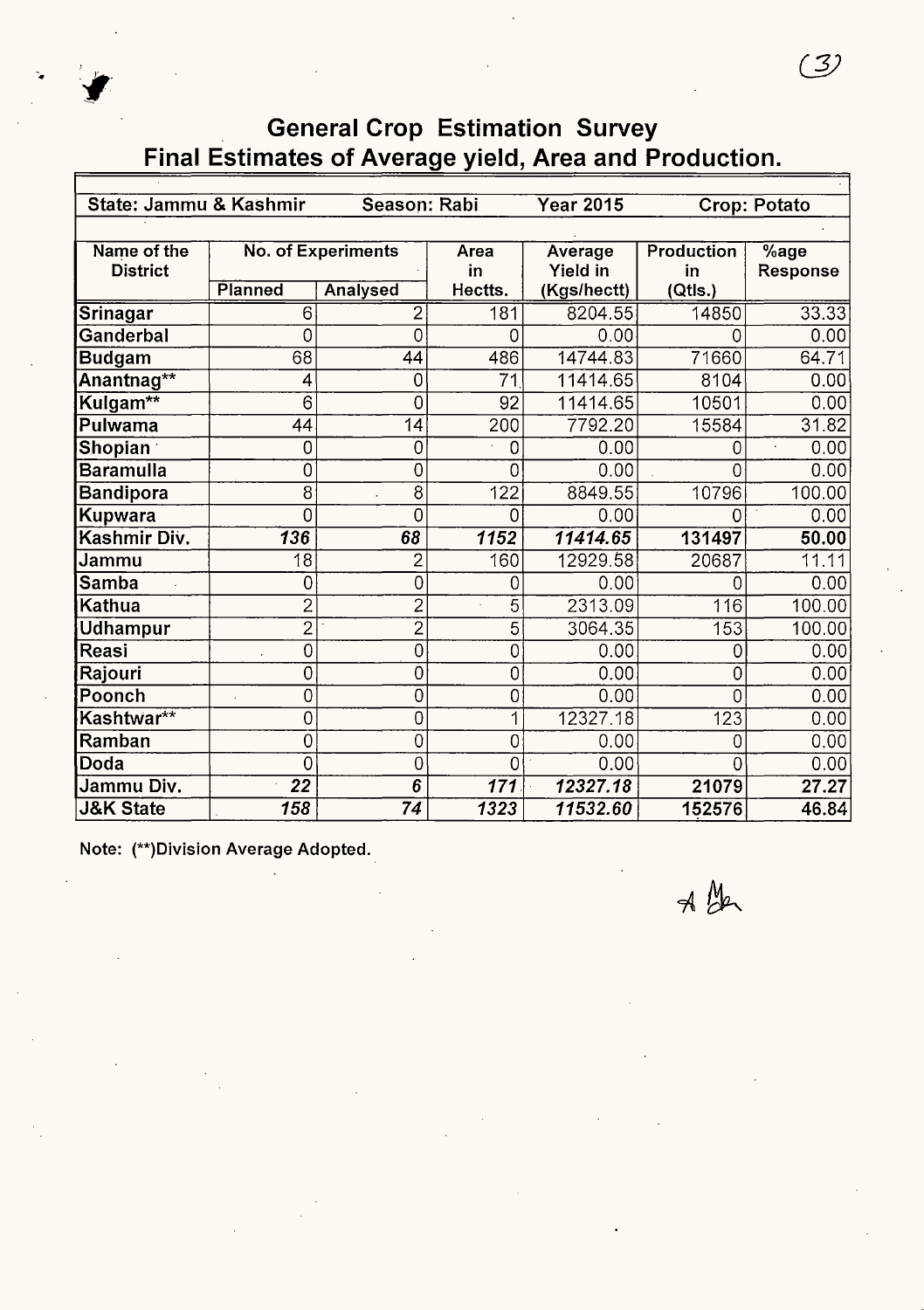#### Statement Showing the Final Estimate of Crop Potato for Rabi-2015 (Tehsil-wise)

|                       |                                        |                           |                  |                    | Statement Snowing the Final Estimate of Crop Potato for Rabi-2015 (Tensil-Wise) |                  |                           |
|-----------------------|----------------------------------------|---------------------------|------------------|--------------------|---------------------------------------------------------------------------------|------------------|---------------------------|
| Tehsil /              | No.of Experiments.                     |                           |                  | <b>Dried Yield</b> | Av.Yield in                                                                     | Area in          | Production in             |
| <b>District</b>       | Planned                                | Analysed                  | <b>Wet Yield</b> | (in Kgs)           | (Kgs/hectts.)                                                                   | (Hectts.)        | (Qtls.)                   |
| Srinagar(N)*          | 0                                      | 0                         | 0                | 0                  | 8204.55                                                                         | 147              | 12061                     |
| Srinagar(S)           | 6                                      | $\overline{2}$            | 41500            | 16409.1            | 8204.55                                                                         | 34               | 2790                      |
| Distt. Srinagar       | 6                                      | $\boldsymbol{2}$          |                  |                    | 8204.55                                                                         | 181              | 14850                     |
| Ganderbal             | 0                                      | 0                         | 0                | 0                  | 0.00                                                                            | 0                | 0                         |
| Kangan                | 0                                      | $\overline{\mathfrak{o}}$ | 0                | 0                  | 0.00                                                                            | 0                | 0                         |
| Lar                   | 0                                      | 0                         | 0                | 0                  | 0.00                                                                            | $\mathbf 0$      | 0                         |
| Distt. Ganderbal      | 0                                      | 0                         |                  |                    | 0.00                                                                            | 0                | 0                         |
| Budgam*               | $\overline{2}$                         | 0                         | 0                | 0                  | 14744.83                                                                        | $\overline{8}$   | 1180                      |
| Khansahib             | Ò                                      | 0                         | 0                | $\overline{0}$     | 0.00                                                                            | 0                | 0                         |
| Beerwah <sup>*</sup>  | $\overline{c}$                         | 0                         | 0                | $\overline{0}$     | 14744.83                                                                        | 3                | 442                       |
| Khag                  | 0                                      | 0                         | $\overline{0}$   | 0                  | 0.00                                                                            | 0                | 0                         |
| Charisharief          | $\overline{2}$                         | $\overline{0}$            | 0                | 0                  | 0.00                                                                            | $\overline{O}$   | $\Omega$                  |
| Chadoora              | 62                                     | 44                        | 1640800          | 648772.32          | 14744.83                                                                        | 475              | 70038                     |
| Distt.Budgam          | 68                                     | 44                        |                  |                    | 14744.83                                                                        | 486              | 71660                     |
| Anantnag              | 2                                      | 0                         | 0                | 0                  | 0.00                                                                            | 0                | 0                         |
| Kokarnag              | 0                                      | 0                         | 0                | 0                  | 0.00                                                                            | 0                | $\Omega$                  |
| Dooru**               | 0                                      | 0                         | 0                | $\mathbf 0$        | 11414.65                                                                        | 71               | 8104                      |
| Shangus               | 0                                      | 0                         | $\mathbf 0$      | 0                  | 0.00                                                                            | 0                | 0                         |
| Pahalgam              | $\overline{2}$                         | ō                         | 0                | 0.00               | 0.00                                                                            | 0                | 0                         |
| <b>Bijbehara</b>      | 0                                      | 0                         | 0                | 0                  | 0.00                                                                            | 0                | 0                         |
| Distt.Anantnag        | 4                                      | $\boldsymbol{\theta}$     |                  |                    | 11414.65                                                                        | 71               | 8104                      |
| Kulgam**              | $\overline{2}$                         | 0                         | 0                | 0.00               | 11414.65                                                                        | 25               | 2854                      |
| Devsar**              | $\overline{c}$                         | 0                         | 0                | 0                  | 11414.65                                                                        | 67<br>$\epsilon$ | 7648                      |
| D.H.Pore              | 2                                      | 0                         | 0                | 0                  | 0.00                                                                            | 0                | 0                         |
| <b>Distt. Kulgam</b>  | 6                                      | 0                         |                  |                    | 11414.65                                                                        | 92               | 10501                     |
| Pulwama               | 44                                     | 14                        | 275900           | 109090.86          | 7792.20                                                                         | 197              | 15351                     |
| Awantipora*           | 0                                      | 0                         | 0                | 0                  | 7792.20                                                                         | 3                | 234                       |
| Pampore               | 0                                      | 0                         | 0                | 0                  | 0.00                                                                            | 0                | 0                         |
| Tral                  | $\overline{0}$                         | ō                         | 0                | $\overline{0}$     | 0.00                                                                            | 0                |                           |
| Distt.Pulwama         | 44                                     | 14                        |                  |                    | 7792.20                                                                         | 200              | 15584                     |
| Shopian               | 0                                      | $\overline{0}$            | 0                | $\overline{0}$     | 0.00                                                                            | 0                | 0                         |
| <b>Distt. Shopian</b> | 0                                      | 0                         |                  |                    | 0.00                                                                            | 0                | 0                         |
| Baramulla             | 0                                      | $\overline{0}$            | 0                | 0                  | 0.00                                                                            | Ō                | 0                         |
| Sopore                | 0                                      | 0                         | 0                | 0                  | 0.00                                                                            | 0                | 0                         |
| Rafiabad              | 0                                      | 0                         | 0                | 0                  | 0.00                                                                            | 0                | $\overline{\cdot 0}$      |
| Üri                   | Ō                                      | Ö                         | 0                | 0                  | 0.00                                                                            | 0                | $\overline{\mathfrak{o}}$ |
| Baniyar               | 0                                      | 0                         | 0                | 0                  | 0.00                                                                            | 0                | $\overline{0}$            |
| Tangmarg              | 0                                      | 0                         | 0                | 0                  | 0.00                                                                            | 0                | $\overline{0}$            |
| Pattan                | $\overline{0}$                         | $\overline{0}$            | 0                | 0                  | 0.00                                                                            | $\overline{0}$   | $\overline{\mathfrak{o}}$ |
| Distt. Baramulla      | 0                                      | 0                         |                  |                    | 0.00                                                                            | 0                | $\overline{\mathfrak{o}}$ |
| Bandipora             | ōI                                     | ōl                        | 0                | 0                  | 0.00                                                                            | ō                | $\overline{0}$            |
| Sonawari              | 8                                      | 8                         | 179050           | 70796.37           | 8849.55                                                                         | 122              | 10796                     |
| Gureze                | 0                                      | 0                         | 0                |                    | 0.00                                                                            | 0                |                           |
| Distt.Bandipora       | $\overline{\boldsymbol{\delta}}$       | 8                         |                  |                    | 8849.55                                                                         | $\overline{122}$ | 10796                     |
| Kupwara               | 0                                      | 0                         | 0                | 0                  | 0.00                                                                            | 0                | 0                         |
| Handwara              | 0                                      | 0                         | $\overline{0}$   | $\overline{0}$     | 0.00                                                                            | $\overline{0}$   | $\overline{0}$            |
| Karnah                | $\overline{0}$                         | 0                         | 0                | Ō                  | 0.00                                                                            | 0                | 0                         |
| Distt. Kupwara        | $\overline{\boldsymbol{\mathfrak{o}}}$ | 0                         |                  |                    | 0.00                                                                            | 0                | $\overline{0}$            |
| Kashmir Div.          | 136                                    | 68                        |                  |                    |                                                                                 | 1152             | 131497                    |
|                       |                                        |                           |                  |                    | 11414.65                                                                        |                  |                           |

Note:(\*) District avg. yield adopted. Note:(\*\*) Division avg. yield adopted.